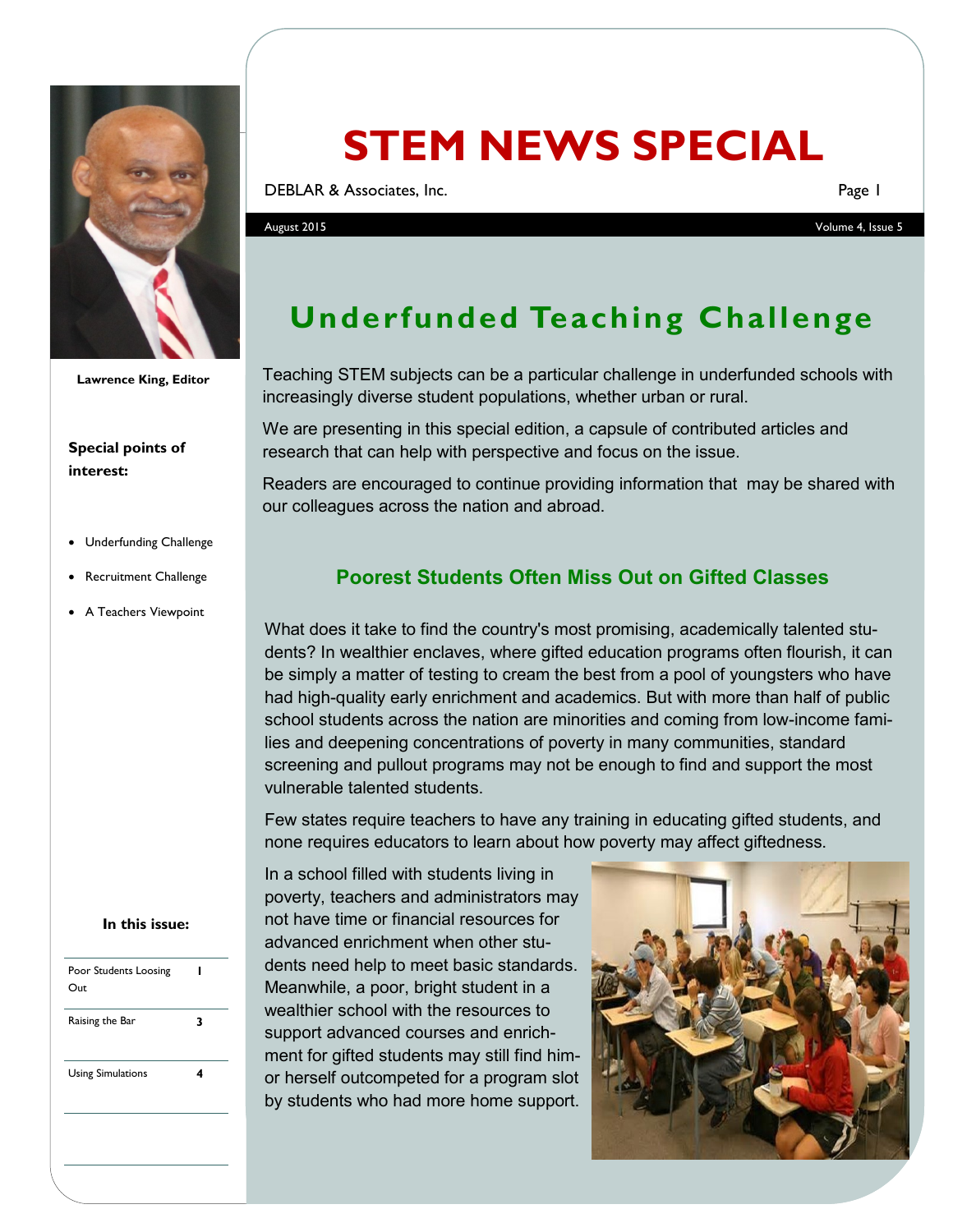#### **Recruiting Teacher to Poor and Under Resourced School Districts**

Financial incentives to entice teachers to teach in schools where they are most needed have great intuitive appeal But the U.S. has long known: they may not work. At least that's been the experience in 30 states that have offered what is sometimes called combat pay.

Despite the argument that education is no different than other fields of work, the incentives that shape human behavior elsewhere have proven to be ineffective. Teachers are more interested in working conditions, administrative support and student discipline than in higher salaries. But even if teachers can initially be recruited to hard-to-staff schools, they do not stay. This turnover costs schools between \$1 billion and \$2.2 billion annually, according to the **Alliance for Excellent Education.**

Minority teachers quit at a far higher rate than white teachers, calling into question the belief that minority students respond best to teachers of their own ethnicity. If that were the case, schools with a preponderance of minority students would be coveted by minority teachers. But they remain undesirable. To address the recruitment-retention problem, states have tried various strategies. In California, teachers who are certified by the National Board for Professional Teaching Standards are eligible for a \$20,000 bonus if they agree to teach in a high-priority school for four years. To date, the program's success is undetermined.

Massachusetts in 1999 began offering new teachers \$20,000 bonuses. But one-fifth of them left after one year

in the classroom in "tough schools". Mississippi has had better luck through a combination of college scholarships and housing assistance programs. According to the state's student- and teacher-information system, 254 of the original 332 teachers who completed the Critical Needs Teacher Scholarship Program since it began in 1998 are still in the classroom.

Recognizing the limitations of combat pay alone, the Milken Family Foundation launched an innovative fourpart program that included multiple career paths, ongoing school-based professional development, evaluations linked to student performance and performancebased compensation. This multi-faceted approach has greater appeal to date to teachers than higher salaries. It's important to remember in the midst of the debate that although teachers are the most important in-school factor in learning, they are not miracle workers.



Students bring issues of hunger, violence, and lack of parenting to school through no fault of their own. No amount of money in the world can change that reality.

### *Just for Teachers*

"What all good teachers have in common, however, is that they set high standards for their students and do not settle for anything less."

― [Marva Collins,](http://www.goodreads.com/author/show/171858.Marva_Collins) *[Marva Collins' Way: Updated](http://www.goodreads.com/work/quotes/289027)*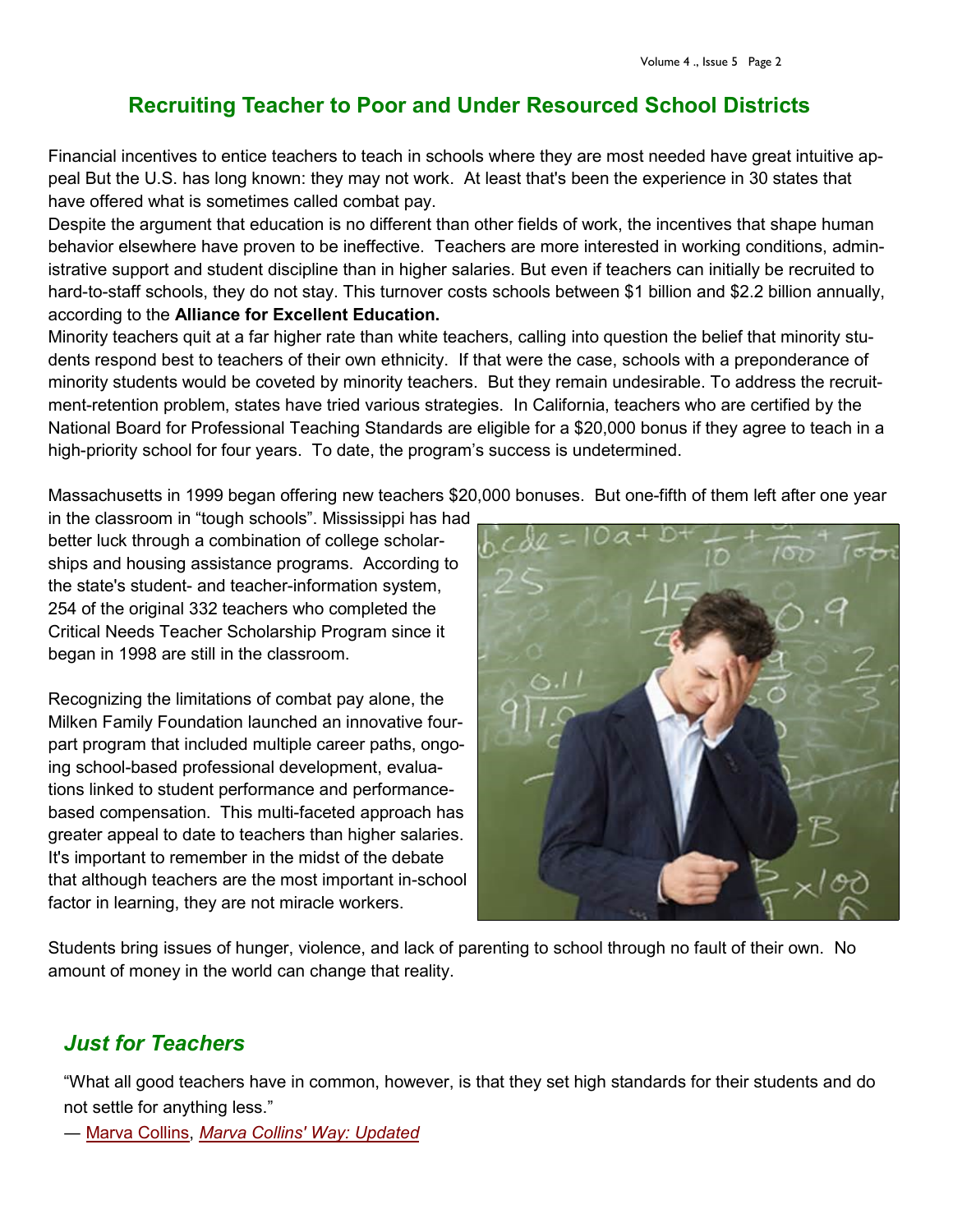#### **Who Has the Most to Win?**

#### **A look at the Urban Schools through the Eyes of a Former Teacher**

 During the 1960's and 1970's when I was a student in the Detroit Public Schools, often you would hear the term **inner city** used to describe the location of some schools in the district. This term had ended by the time I started my career in the late 1970's. Surely this term was used due to the economic hardship and racial makeup of the city and its schools. (Most schools and their students were poor.) Many people would ask me why I chose to teach in Detroit, since my student teaching was done in a rich private school. The answer was simple. I was called to teach at the age of seventeen to children who looked like me.

 Having had the experience of teaching the upper middle class and poor, it is most rewarding to teach those with less. Less money, resources, parent support, food, clothes, and I could go on and on. When I was a  $7<sup>th</sup>$ grade student, our English books had not arrived until weeks after the beginning of the school year. Mrs. Jenkins taught the class without books and did it well; we were the honors English class. The lack of books taught me that a good teacher should be so well trained, that a book for each student was not necessary. It was all about creativity and strong knowledge of the subject area of that teacher. For me, this was fun, powerful, and challenging as a teacher when the tables were turned.

The Urban classroom might not have all the **STUFF**, but we make up for this with the creativity of not only the

teacher, but the students as well. The most powerful element is **socialization.** In public poor districts we take all students. Some are gifted, some have special needs, many have family problems which run into the classroom, and some just don't give a damn. When placed together, we make-up the typical classroom in America. No matter what their needs and strengths might be, they help each other to learn by not even knowing they are helping.

Once in my middle school classroom a deaf student was placed in my homeroom. He came with an outstanding interpreter. His first months as a student were hard for him due to the lack of hearing and just being

a grade level behind. What he did have were two deaf caring parents, teachers

who treated him like his classmates by making him work hard, and classmates who worked and loved him regardless. (Being a good baller, dancer, and cute didn't hurt.) The greatest achievement of all was his classmates learning to sign within a few months. His teachers were a little slower. Today, two of his former classmates are educators and sign as a part time job, and he is a productive taxpaying citizen in Michigan.

#### **Continued on page 4**

#### **RAISING THE BAR**

With increasing cultural and linguistic diversity in classrooms across America, and achievement gaps persisting, teachers need to remain vigilant to employ practices that reach all their students in order to level the playing field. As students from poor and non-mainstream backgrounds receive equitable learning chances, they are just as capable of attaining science and math outcomes comparable to their peers.



**JoAnn Y King**